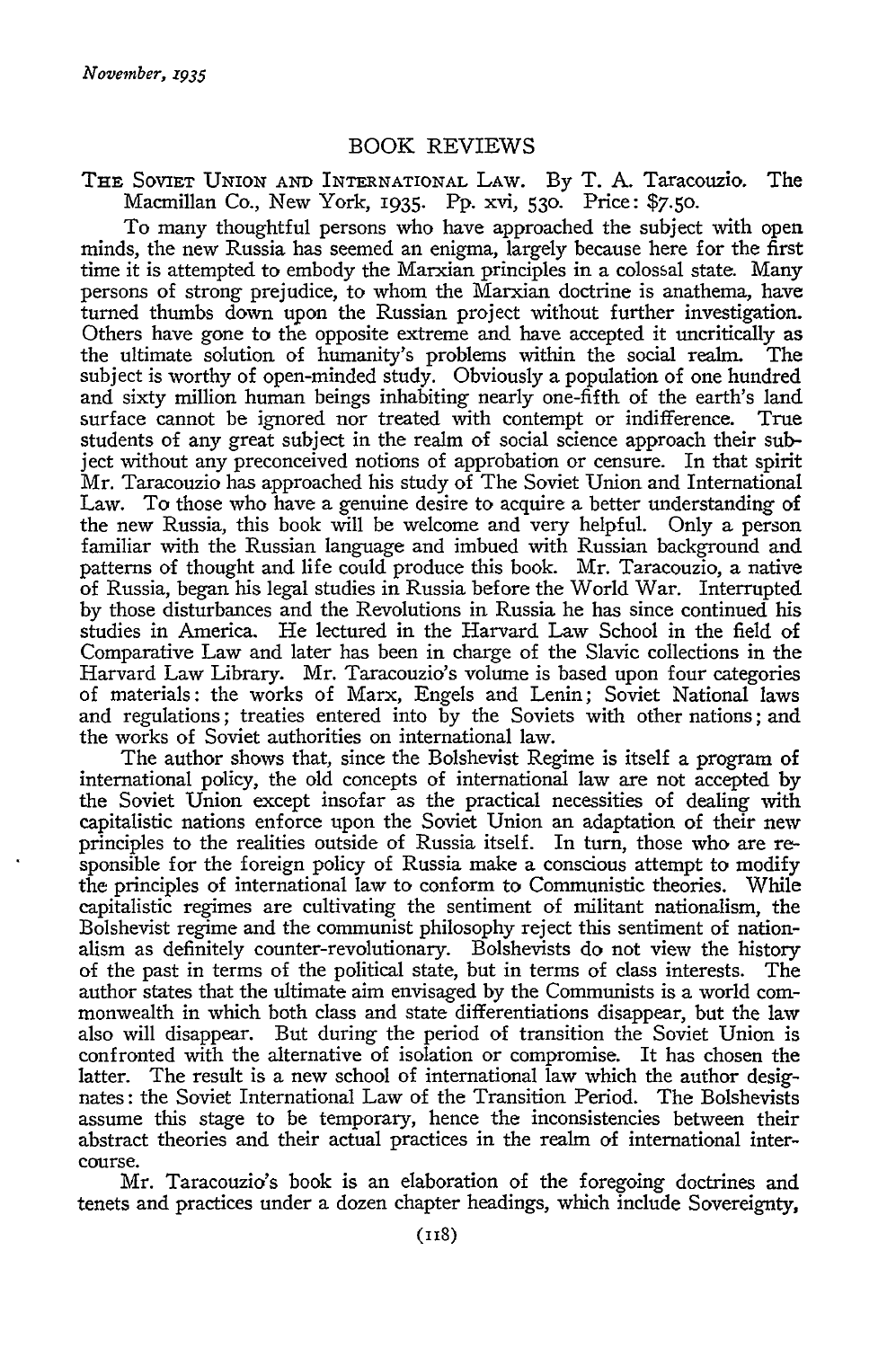Territory, Nationality and Citizenship, Status and Legal Capacity of Foreigners, Diplomacy, Consular Service, Treaties, Pacific Settlement, and War.

Sovereignty for Communists is said to mean the spontaneous right of the proletariat to struggle for its supremacy. From the international point of view the old idea of sovereignty thus disappears, except that in the transition period social reconstruction will be manifested in national self-determination. Consequently the Union of Soviet Republics graciously recognized the independence of Estonia, Latvia, and Lithuania in the treaties of 192o. This willing recognition, although preceded **by** war, must have been made in anticipation of the world commonwealth under which political entities become non-existent. Another practical consequence ensuing from this doctrine is the championing **by** the Soviet Union of colonies against their imperialistic overlords.

In his treatment of the Communist practice with relation to territory the author finds that the Soviet Union has departed from the Marxian theory that the state is merely an abstract manifestation of class struggle in which territory loses all significance as an essential of a state. The Soviets have adhered to the principles of international law relative to the state territory, be it land, water or air space, thus admitting that there are legal principles which are binding upon the Soviet Union even in disagreement with their abstract theories.

On the subject of Nationality and Citizenship Mr. Taracouzio states that "there is today no citizenship of individual Soviet Republics which does not carry with it also the citizenship of the Union." This is the reverse of the American doctrine embodied in the opening sentence of the Fourteenth Amendment of the Constitution of our own republic, which declares that citizens of the United States are **by** virtue of that citizenship also citizens of the state wherein they reside.

The chapter on Nationality and Citizenship is one of the most interesting in the volume. Despite the Marxian theory that the proletariat has no country of its own, it is shown that the Soviets lay primary emphasis not upon the class affiliation of the person but upon his political allegiance. In Russia there is such a thing as naturalization, repatriation and loss of citizenship. With modifications the Soviets apply the principles of *jus sanguinis* and *jus soli.* In Russia, foreigners are those who are not Soviet citizens and persons who are citizens of foreign states. The author shows that Soviet law and practice in regard to persons in international law are not very different from those of other states. This departure from communist theory is another instance of political necessity forced upon the Soviets **by** the circumstance of living in a world of non-communist states.

In the field of diplomacy it is shown that the Soviet Trade Representative combines the functions of the ordinary commercial attache, *i. e.,* the collector of commercial information, and those of government business agents, this latter being necessitated **by** the fact that in Russia the right to engage in commercial transactions is reserved solely to the state. The status of Trade Representative has been acquired through a network of bilateral international treaties and is something novel in the realm of diplomacy.

In his ably written chapter on Treaties the author discusses the ancient doctrine of the sanctity of treaties and the more practical bases upon which the observance of treaties has rested in modern times. He states that, "In the eyes of the Soviets these practical considerations of political necessity and opportunism outweigh the claims of all theories involving a moral obligation to fulfill treaty engagements." He goes on to say that this is quite natural in view of the political isolation of the Soviets resulting from the mutual distrust between them and the non-Communist world, their faith in the righteousness of the class struggle and the assumed temporary character of the political entitv at present embodied in the State of Workers and Peasants.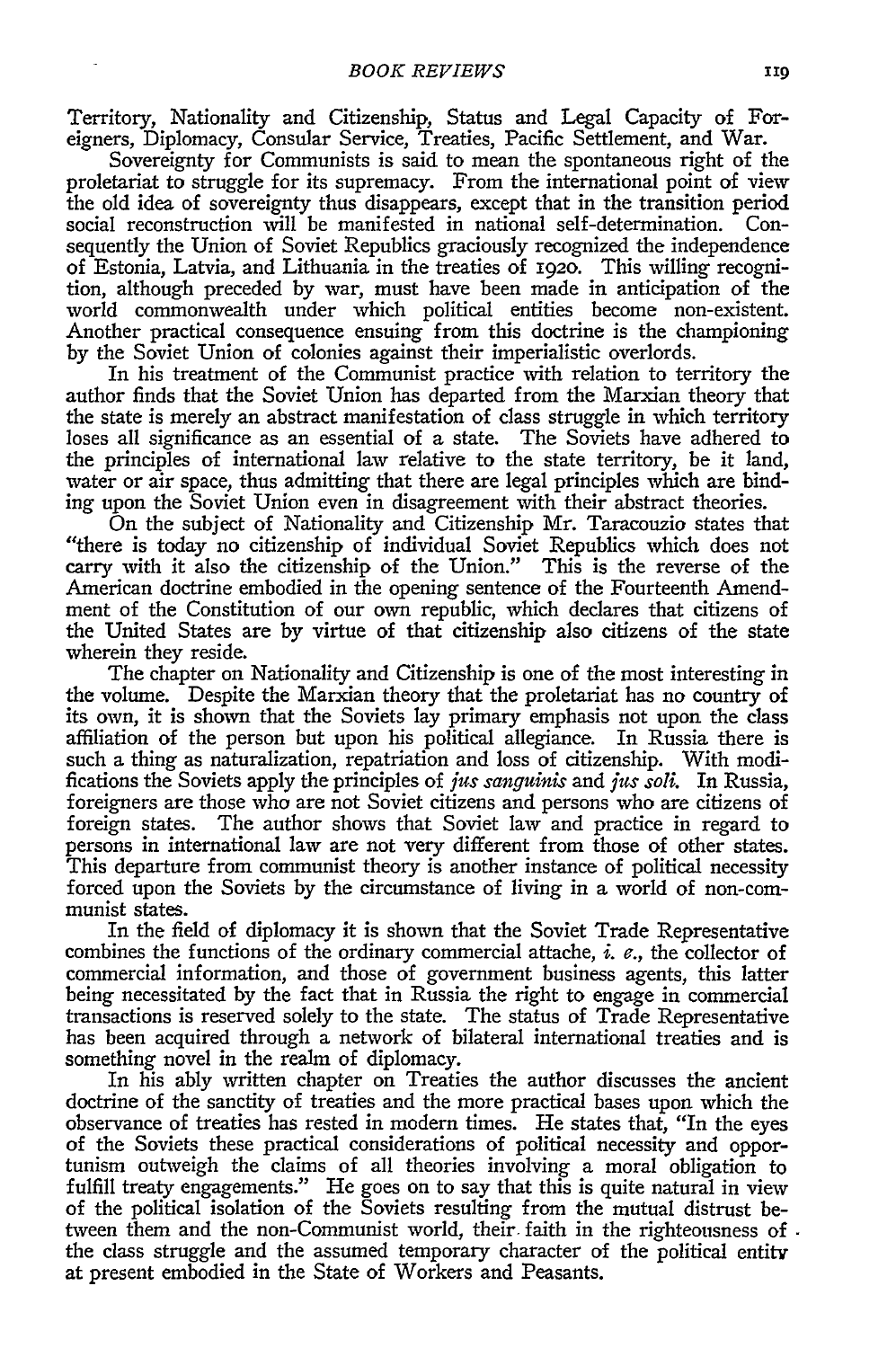We find that in the Union of Socialist Soviet Republics the component republics do not possess any power to make treaties with foreign states. This power is vested by the constitution of the U. S. S. R. in the supreme organs of the Union and by statute is delegated to the Peoples' Commissariat for Foreign Affairs. However, the component republics do have limited power to enter into compacts with each other.

On the subject of Pacific Settlement of International Controversies the author states that, "Whatever one's attitude toward the political aspirations of the Soviet Union, it is impossible to deny the fact, recorded in diplomatic documents, that the Soviets have unceasingly attempted to secure some means of guaranteeing international peace." They are advocates of total disarmament, but in a world of armaments they are not so naive as to disarm or even to reduce their armament. On the contrary, the author quotes from a statement made by Litvinov at the end of 1933 in which it was said: "Being thus forced to maintain the defensive, we shall continue as of old-and ever more-to strengthen and improve the basis of our safety--our Red Army, Red Fleet, and Red Aviation."

In- the concluding words of the author this careful study "serves to emphasize the fundamentally different conceptions of international law held by non-Communists and Communists." It is found that the practical application of the tenets of international law by the Soviets is nothing but a diplomatic way of attempting gradually to remove international law from the path of their advance towards the stateless commonwealth and to place it ultimately in the museum of antiquities along with the spinning wheel and other obsolete human contrivances.

Throughout the body of the work many quotations and excerpts from the basic materials are to be found. These, of course, have been translated by Mr. Taracouzio from the original Russian. The text is well documented and the footnote citations are abundant. There are no less than twenty-four appendices, including the Constitution of the U. S. S. R., treaties, decrees, ordinances, statutes, regulations, and the like. The bibliography and the index appear to be complete.

A thorough reading of this book will help to illumine a field of human endeavor and experiment heretofore not well understood.

*Robert McNair Davis.t*

**STAATS UND** VERWALTUNGSRECHT **Im** DRITTEN REICH. By Otto Meissner and Georg Kaisenberg. Verlag für Sozialpolitik, Wirtschaft und Statistik.

Berlin, 1935. Pp. xvi, 357.

A contemporary study of the public law and administrative law of Germany, from a standpoint as objective as possible under the circumstances, has been greatly needed. Since the National Socialist Party obtained control, transformations in the organs of the state and the distribution of powers and functions; the relations of the Linder to the Reich; the relations between the chief of state, the ministers, and the Reichstag; the taxation system, the law of officers, and many other highly important fields, have been bewilderingly rapid. systematic exposition of the present situation, by persons so thoroughly competent as Dr. Meissner and Dr. Kaisenberg, is therefore particularly welcome.

It must be admitted at once that absolute objectivity has not been attained. Such sentences as: "The state of Adolf Hitler is a folk-state"; or, "The unified

t Professor of Law, University of Kansas.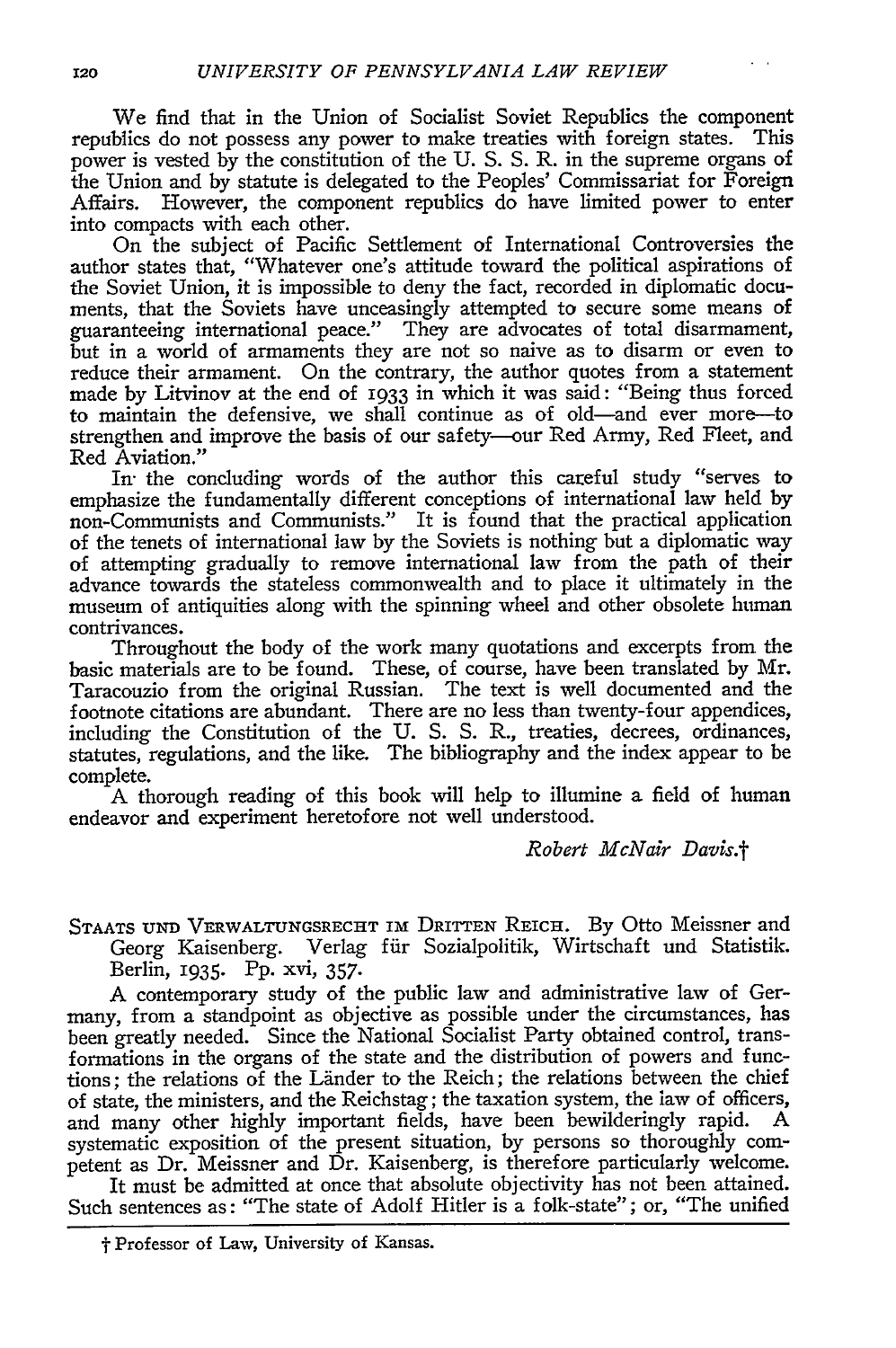state knows nothing of **. . .** art for art's sake-on the contrary, it requires from the artist also a positive contribution to the state, to German life and the good of German culture"; or (in respect to the object of education), "The whole man is to be so formed as to develop the type which the Leader requires as the guarantee of the future of his work"-all these, and many others, ring strangely in a book that is fundamentally a legal treatise. Yet such passages are relatively infrequent; moreover, they do not in any way detract from the informative value of the work as a whole.

The greatest service which the authors have performed is that of summarizing the present public and administrative law of the Reich. The first part of the book explains, against a brief historical background, the legal changes which have brought Hitler in less than three years to the position and the powers which he enjoys today, and have destroyed the German republic. The next division is given to a discussion of the relations between state and party. The very interesting third section discusses, among other important topics of constitutional law, the respective legal positions of the Leader and Chancellor of the Reich, -the cabinet and the individual ministers, the national governors in the transformed member states, and the Reichstag. It is made clear that although laws (not ordinances, as might be expected, but laws) are now issued by the cabinet, "There still remains the possibility that the Reichstag may also be called upon to legislate, in case the Leader and Chancellor of the Reich, on grounds of domestic or foreign policy, might perhaps consider it advisable to base a law upon the vote of the Reichstag."

The outstanding changes in administrative law are set forth briefly but comprehensively. Only a few examples can be given here. The law of officers now requires anyone who is appointed to public office to pledge himself that he will always support wholeheartedly the "national state." Women may not receive permanent appointments unless they are at least thirty-five years old. No person may hold office if he or his spouse is not of "Aryan descent." The functions of the former states are administered through national governors, yet there is no attempt at complete centralization in cultural and economic matters. The taxes and the whole system of tax administration have been altered repeatedly, in order that they may express the world view of the National Socialist Party. This world view appears to include a desire to lighten the burdens of merchants and farmers, which seems not wholly unfamiliar.

The law and the courts are undergoing a process of transformation. In the program of the National Socialist Party is a demand "that the Roman law, which serves the material world-order, be replaced by a German common law." The function of building up a German law is given to the Union of National Socialist German Jurists. As to the courts, one or two examples will suffice. "Against political leadership and accomplishment, no possible rights of individuals can be of controlling significance. Even the administrative court system . . . as regards this political leadership, is not independent in the earlier sense of the word." The special courts which have been established to try persons accused of political offenses against the state, the party, or the party uniform, use a summary procedure, and make final decisions against which no legal remedy is available.

A very interesting feature of the text is the reiterated insistence that all the changes which have been made have had a legal basis. There is no doubt that this is true in a formal sense. On the other hand, many of the new laws are totally incompatible with various clauses of the Weimar constitution, which has never been discarded. What, then, has happened to this constitution? According to our authors, such parts of it as are not opposed to the ideals of National Socialism are still in effect, unless they have been superseded by new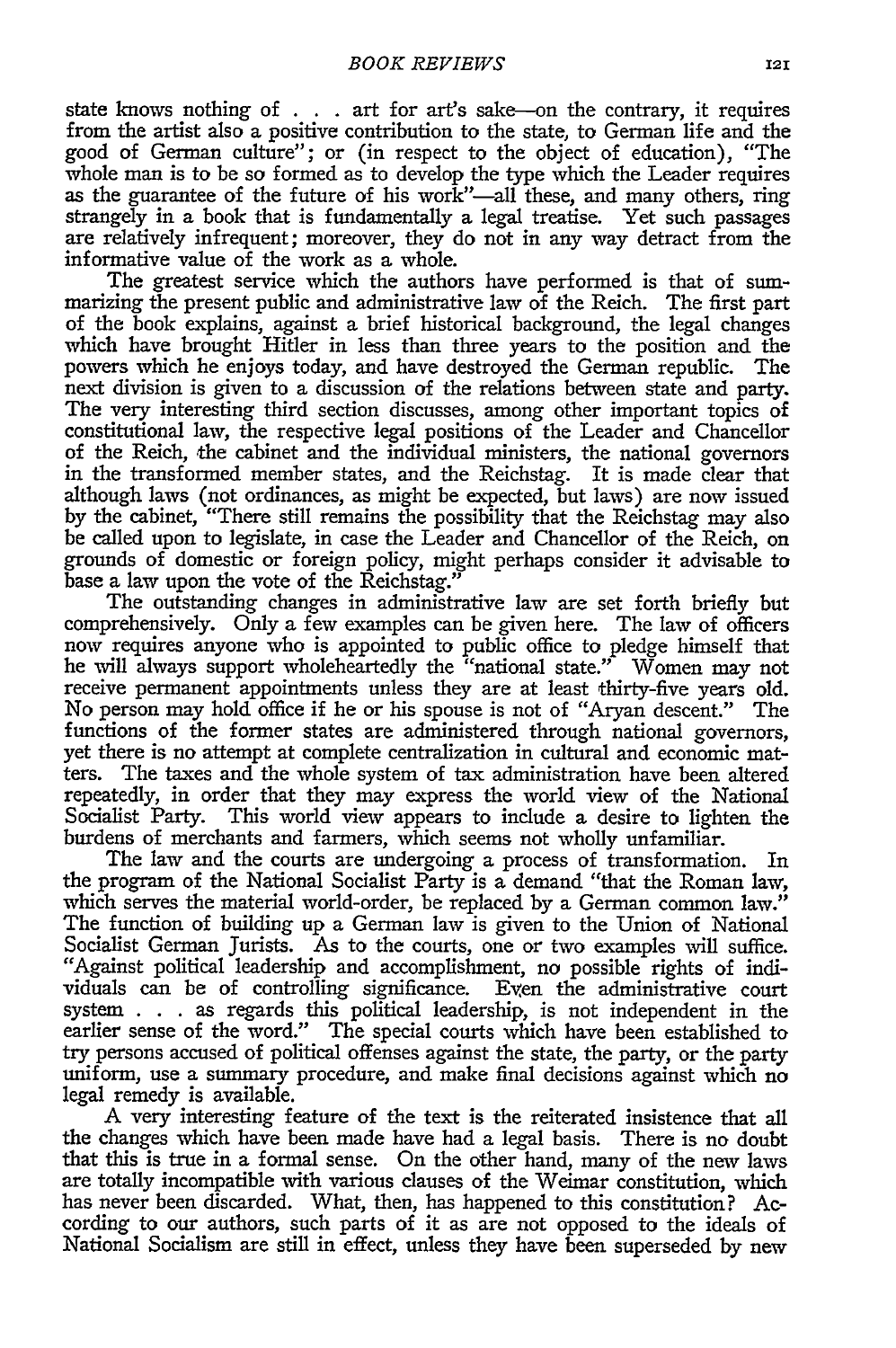laws. The day will come, however, when the principle, *lex posterior derogat legi priori,* will make the last clause of the constitution a matter of history.

This book should be not only read, but studied, by everyone who is interested in public law, administration, or contemporary history. Its references are complete and accurate, so that anyone who wishes to read the text of an important law will know where it can be found. However greatly the reader may disagree with the viewpoint of the authors, the value of the information supplied by this treatise can hardly be over-estimated.<br>*Miriam. E. Oatman.*†

CAsEs ON EQUITY. By Zechariah Chafee, Jr. and Sidney Post Simpson. Published by the Editors, Cambridge, 1934. Volume I, pp. xiii, 870; Volume

II, pp. vi, 749. Price: \$8.oo.\*

This must be a prejudiced and inadequate review, not because I want to write such a review, but because I am not equipped to do better. I am interested in equity from the procedural point of view. I do not have the knowledge or the experience to comment on this case book on the basis of equity itself. So far as the actual scope of the two volumes of this excellent case book is concerned, I can only say that it covers jurisdiction and specific performance with a thoroughness and completeness never before equalled. In addition to an excellent selection of cases covering both common law equity and equitable powers under modern statutes, the volumes have a number of very carefully planned problems following most of the cases as well as the most exhaustive and scholarly footnote material I have ever seen in any case book. I venture this last comment with respect to the parts of the subject with which I have some knowledge, with the absolute confidence that it applies generally to the whole. Surely, no one can go through these volumes without a feeling of gratitude and admiration for the completeness of the critical material that is here made available for students of equity.

The volumes have some most attractive features that have not been used in other case books at all. A striking instance is the pictures, which include views of equity courts and, particularly, photographs of portraits of the great equity judges. Furthermore, photographs illustrative of famous cases are also included, as well as diagrams or maps in certain instances illustrative of the facts of particular cases. Among the pictures, I confess that it would have seemed fortunate to me if the editors had included certain great political chancellors, such as Cardinal Wolsey, Sir Thomas More, and Lord Somers. One difficult thing for the student to grasp with regard to equity in England is that the Lord Chancellor is a great political officer even today, and this, in itself, is a very important influence on equity jurisdiction.

The editors point out, in their preface, that their first concern is to give material for training law students in the technique or traditional methods of equity. A better case book for this purpose could hardly be imagined.

As I indicated at the outset, however, the point of departure for this review is purely negative and consists perhaps of equal parts of prejudice and ignorance. Indeed, my objection to the case book seems wilful and even vicious in character. To put it paradoxically, the better the case book itself, the more I deplore it. In a word, it is an excellent work, contributed to a plan of teaching law that seems to me unwise. Thus I can but regret that such

**<sup>&#</sup>x27;I** Brookings Institution, Washington, D. C.

<sup>\*</sup>See Sayre, Book Review (1934) 83 U. OF PA. L. **REV.** 284, for a detailed review of the section on Contracts for Arbitration and Appraisal.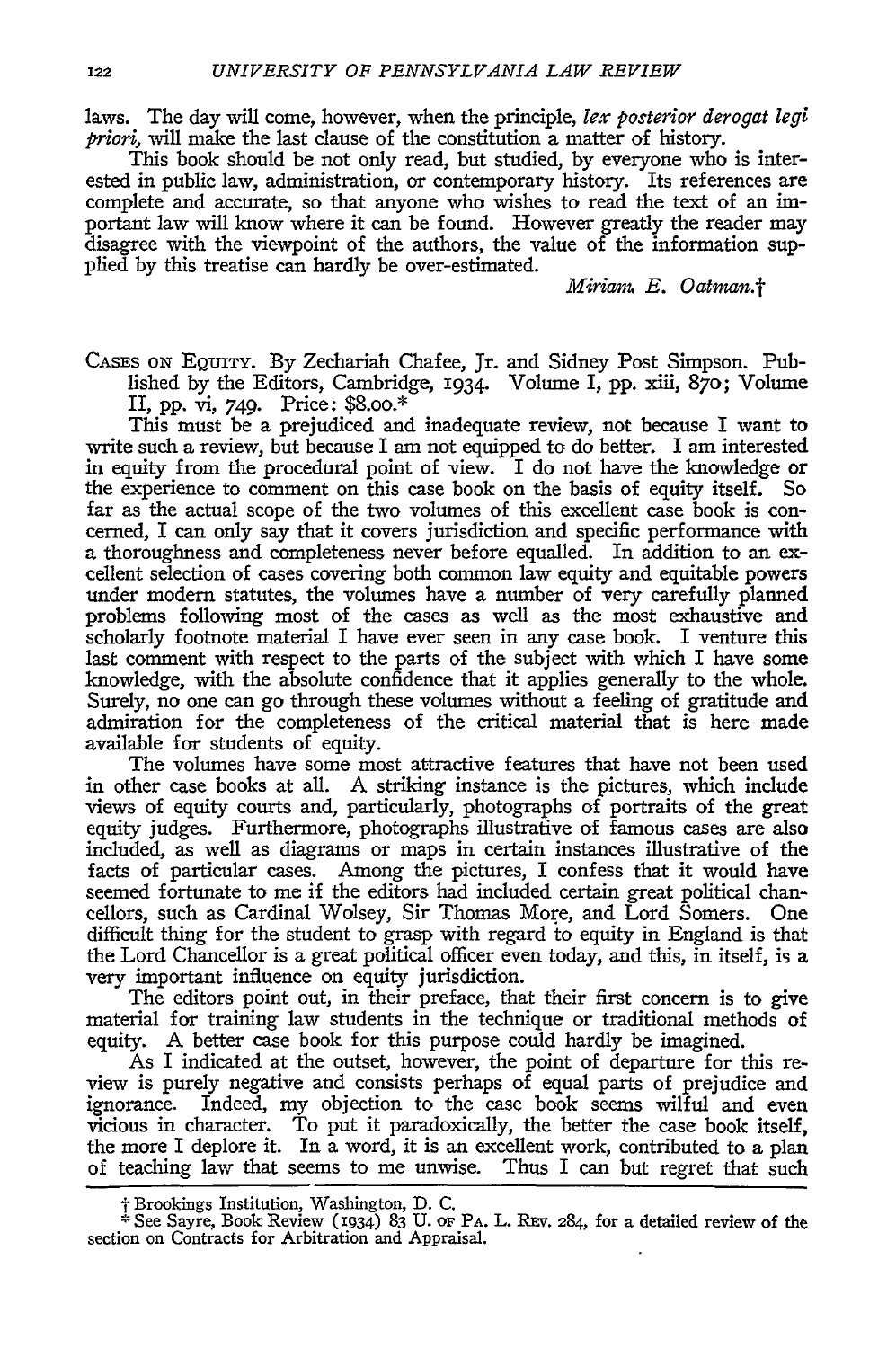superior material is allocated to an analytical division of legal material for teaching purposes that I think unfortunate.

Briefly, I wish the content of these case books for the most part were put in the course of Procedure, although I confess the material here would be much greater than could normally be used even in an expanded course in Civil Procedure which would include this part of equity. I feel that Professor Cook has already succeeded in a reasonably successful merger of the field of equitable relief in contract with quasi-contractual recovery at law. It also seems fair to say that Professor Handler has now succeeded in merging the equitable relief in the vendor and purchaser situation with the law side of these transactions. Dean Clark has made a gallant, though perhaps not wholly successful effort to include equity rather generally in the course of Procedure. No one has fairly merged equitable relief against torts with any course dealing with the legal side of tort law. It seems fair to say, however, that Professor Cook and Professor Handier have successfully merged large parts of equity with the legal side of the same situations. After all, this very extensive case book by Professors Chafee and Simpson covers only a part of the field of equity jurisdiction. If the editors of this case book had undertaken to assimilate the material it covers with the material now usually covered in the course in Civil Procedure, we then would have a fairly workable assimilation of equity, except for equitable relief against torts. At some later time they, themselves, or some other workers might have tried to merge that field of equity also.

Of course, the editors would not agree with most of these very dangerous generalities; as I said at the outset, this is a prejudiced review.

The teacher of procedure is shocked when he considers the scope of procedure as this is understood in the law school course and compares this with the scope of procedure in practice. A general course in Civil Procedure means substantially common law actions and then actions at law under the codes. Even where code pleading is treated in a separate course or in treatises in code pleading, the content of this material is substantially law and not equity, although law courts under our codes have effected a substantial merger of law and equity on the procedural side. In his course in Procedure, the student substantially learns the legal side only. Whatever may be said of teaching the law side of contracts in one course and the equity side of contracts in another course, it certainly is at least formally inconsistent to present civil procedure and omit from the course substantially the whole field of equitable relief as a material part of procedural method.

In defense of their analysis, the editors set forth with admirable clarity and fervor their belief that students must have materials for thorough training in the technique or the method of equity, and that this requires the teaching of equity generically. *A priori* this reasoning seems unanswerable. One begins to doubt its validity, however, when one considers that the same reasoning has been used in the past with perhaps even greater fervor in defense of a separate course in Common Law Pleading, and in opposition to any merger in teaching common law pleading along with the codes.

On this score, again, I think Dean Clark has done gallant work in making the cases on common law actions really justify themselves as a part of training in modern procedure. So far as the equity side of his case book goes, I think it was not to be expected that one would succeed in merging such a large part of equity into the course in Civil Procedure as he undertook to do. It is only fair to remember generally that we have been building case books in the several fixed divisions of the law for many years. It is not to be expected that an allocation of equity into newly determined courses will be accomplished satisfactorily at the very outset.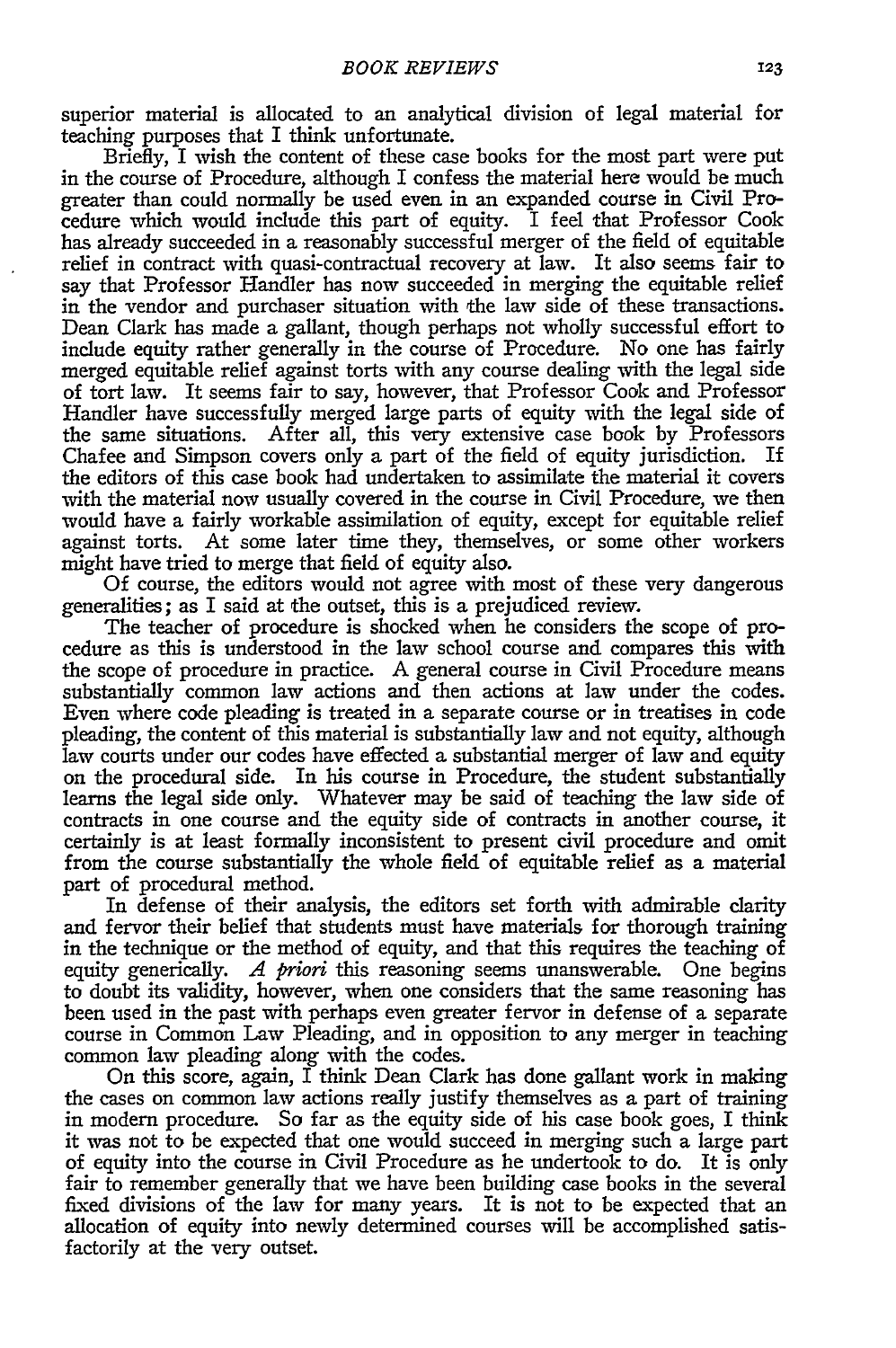Professors Chafee and Simpson undertook to present a part of the scope of equity jurisdiction generically, so that the students would have scholarly material for a real understanding of the material involved. They have accomplished their purpose superbly.<br> *Paul L. Sayre.*<sup>†</sup>

THE ECONOMICS OF INFLATION: THE BASIS OF CONTEMPORARY AMERICAN MONETARY POLICY. By H. Parker Willis and John M. Chapman. Columbia University Press, New York, 1935. **Pp. xi,** 443. Price: \$4.50.

The first question that will be asked of a book bearing this title is, what has it to say of the policy with which the government of the United States has been experimenting during the past three years? Nor, in this case, is there any equivocation about the answer. "The larger part of American public finance is today devoted to the raising of money upon public credit-eventually, presumably, to be repaid out of taxation-the proceeds therefrom to be devoted to the carrying of unprofitable enterprises or the payment of subsidies to their owners by way of compensation for losses incurred" (page 121), while "the attempt to maintain the 1929 (or 1926) level of prices, business, banking and the like, is an effort for which no good warrant can be afforded-an effort inevitably certain to be defeated because it has no adequate weapons with which to conquer the forces that it must meet" (page 94). Clearly this volume is not an apologia for inflationary policies of the kind so much discussed at the present time !

It would, however, be wrong to regard this excellent study, the result of a year's work in the Banking Seminar of Columbia University, as a collection of carping criticisms. Without doubt, it is the most comprehensive and careful analysis of the nature and implications of inflation that has appeared in the present generation so that students of economic and political theories will welcome both the reasoned discussion by the distinguished authors and the more specialized monographs of the members of the seminar.

To begin with, the concept of inflation is analyzed. Too often, as a result of the widespread belief in some crude form of the quantity theory of money, inflation is thought to be synonymous with an increase in the general level of prices, engendered by augmentation of the quantity of money and credit available to the community for spending. Such a conception is unsatisfactory for scientific purposes. In the first place, the general level of prices is nothing but a statistical fiction: individual prices are rising or falling all the time, and any pronounced movement in the general average tends to increase the degree of dispersion. Secondly, through the monetary researches of Mr. Keynes and others, we have become aware of the fact that inflation can occur without any increase in price levels at all. In so far as inflation is a monetary phenomenon, it is indicated chiefly by the increasing illiquidity of bank portfolios, resulting from excessive lending for capital projects that are not (to use a term that is no longer fashionable) self-liquidating. General price levels, therefore, are not essentially related to inflationary policies, but some questions may be raised regarding the suggestion of the authors (for example on page 88) that inflation can be accomplished without any increase in the quantity of money and credit. Although such an increase may not be the most important inflationary factor, it appears to be an essential concomitant as Mr. Murad points out in his interesting essay on contemporary literature.

To return to prices for a moment, it is clear, however, that inflation increases price dispersion and disturbs the relationships that previously existed

t Professor of Law, State University of Iowa.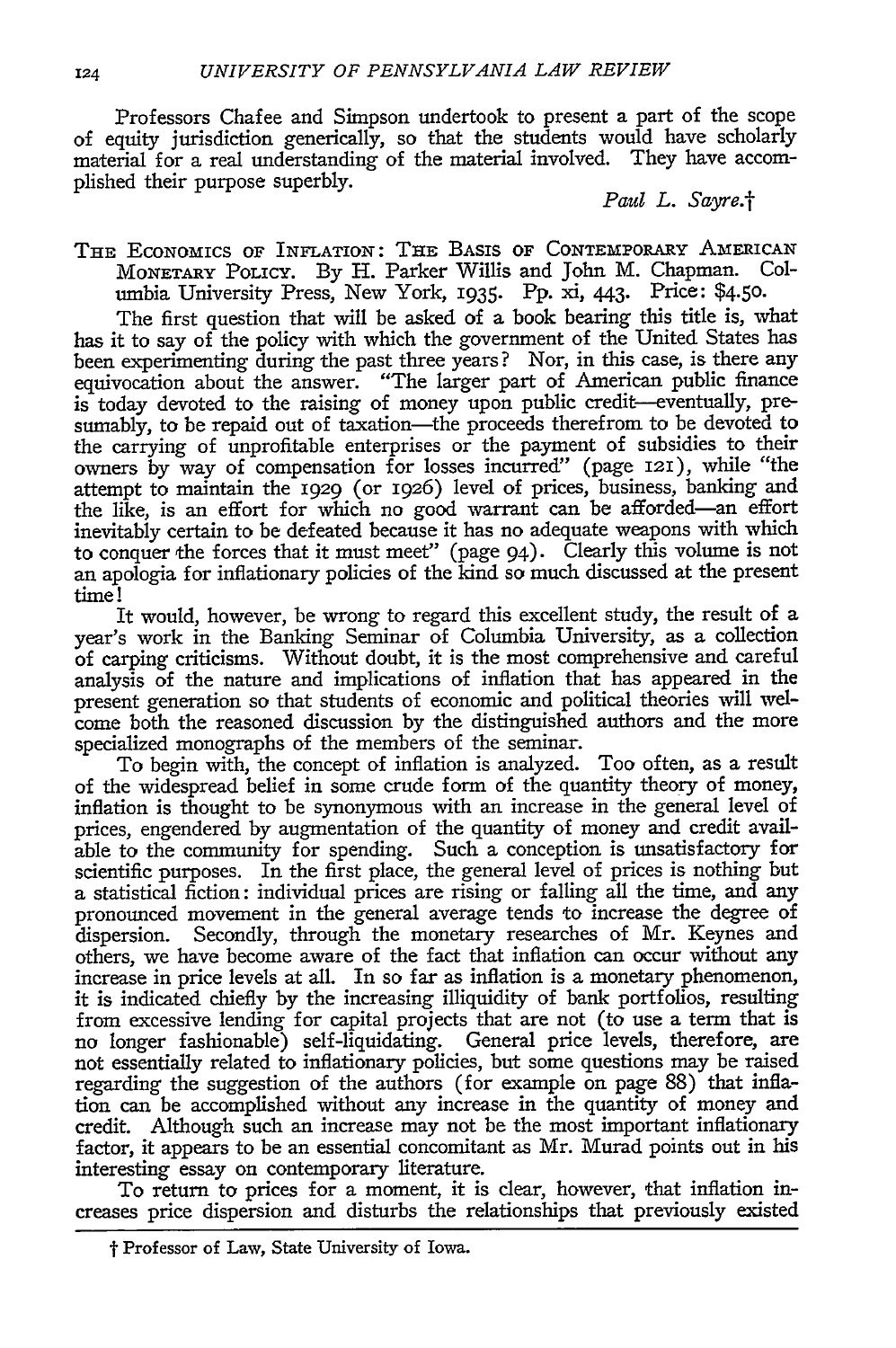among individual prices. It is, in other words, a method of redistributing national income by destroying the existing economic equilibrium in the attempt to create another that is theoretically considered more desirable. Those people who are in a position to raise their selling prices more rapidly than their costs of production naturally improve their position, while those who find their incomes increasing less rapidly than the prices of the things they buy are forced to consume a smaller portion of the national income. The study of inflation thus involves a careful analysis of the effects of such policies upon each class in the community and, since these classes overlap to a considerable extent, it is probably necessary to go further and study the effects upon individuals within each class.

This task is attempted, with considerable success in the essays that comprise the latter half of the volume, and the results are well summarized in the chapters written by Professor Chapman. To farmers, investors and industrialists it is apparent that economic policies of inflation bring more losses than gains in the long run. "The test of gain or loss is ability on the part of the given individual to readjust himself  $\ldots$ . Viewed in this way, it soon appears that those who are aided by inflation are the speculative element in the community; those whose means or labour are engaged in enterprises where the term of engagement and the rate of remuneration is steadily altering without being held stable for continuous periods, through agreement. Inflation helps speculation by creating unsettled speculative conditions. Those who find it hardest to adapt themselves to such changed conditions are those who are accepting fixed returns and do not care, or are unable, to enter a constant process of bargaining and revaluation" (page 216).

Recognition of these conclusions, and careful study of the data on which they are based, would place the current discussions of inflation on an entirely new footing. To recognize inflation as a process of deliberately disturbing economic conditions is not to outlaw it entirely. There are times, such as the years that immediately followed the War, when it is necessary to destroy or modify certain existing relationships in order to recreate a workable economy. Perhaps the present may be one of those occasions. But in so far as monetary and banking policies are not essential instruments in the achievement of such an ideal, it may be emphatically pointed out that redistribution of the national income, if essential, can more safely be achieved by other means. Scientific monetary management may or may not be possible in the present state of our knowledge, but in any case it is something very different from the prostitution of monetary policy to the temporary aims of evanescent administrations.

*F. Cyril fames.t*

THE LAW OF LIBEL AND SLANDER. By Ernest P. Seelman. J. B. Lyon Co., Albany, N. Y., 1933. Pp. xxxvii, 742. Supplement, 1935. Pp. 63. Price: \$15.oo.

If any branch of the law other than criminal procedure requires re-examination and re-statement, it is the law of libel. Born in one age and reared in another, in matters substantive as well as procedural it is today as outmoded as many books of statute law. What other branch of the law has been more impregnated with the fears of kings and the deeds of fools? But political concepts have changed, and yesterday's fool is today's hero. Time marches on, but not the law of libel.

t Associate Professor of Finance, University of Pennsylvania.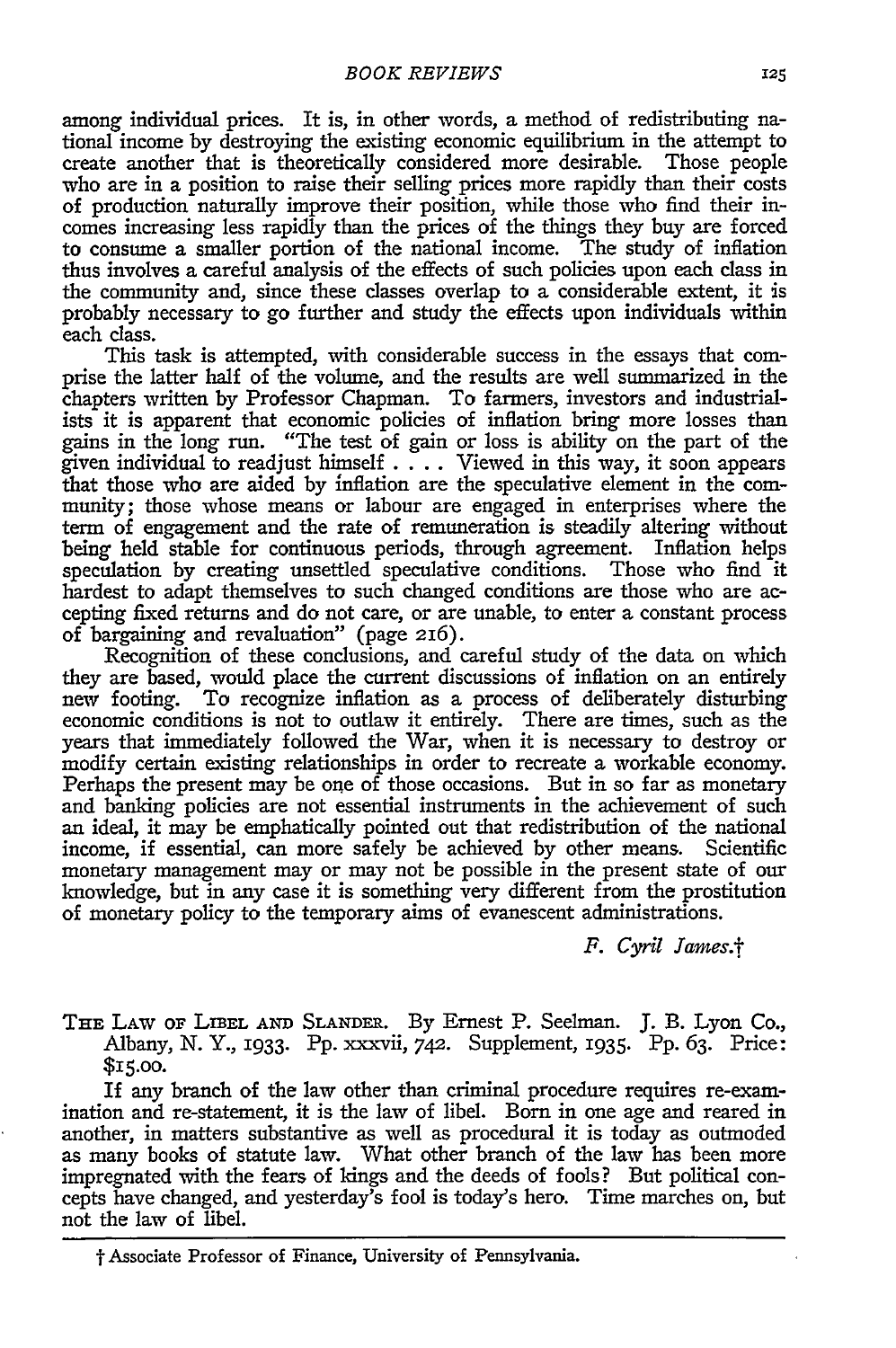Seelman, in this book, has accomplished more toward modernizing the law of libel than have the combined efforts of all previous writers in the field. Newell's first edition was scholarly; but Seelman's approach is that of a scientist. He analyzes the law of libel in one jurisdiction-New York--examining it with a microscope through which is revealed the law of the land. Over a year ago, the reviewer observed, "The State of New York is richer in the law of libel (if otherwise poorer in consequence) than any other jurisdiction. The First City's great newspapers give it this questionable distinction." **I** It is inevitable that the New York decisions be respected as precedent in the law of libel; and as inevitable that progress in this branch of the law be needed through its courts and its legislature. In this work Seelman is scholar and critic-and teacher. He strikes down fear and fiction, and urges recommendations which blaze the way for future development of his chosen field.

To find any fault in this work is like objecting to the few clouds in an azure sky. The reviewer does, however, feel that Seelman's distinction between libel and libel **by** extrinsic fact is erroneous. Seelman reviews this important subject in its entirety, concluding<sup>2</sup> "that the rule based upon the *O'Connell* case<sup>3</sup> requiring allegation of special damage in addition to the allegations of extrinsic fact ought to be discarded." He refers to the prevailing opinion of the Court of Appeals in *Sydney v. Macfadden Newspaper Publishing Corporation 4* stating that "it cannot be reconciled" to the O'Connell decision, pleading "for the restoration of the long-established right that where unholy and shameful consequences become clear, from allegation of extrinsic facts, the plaintiff possesses a cause of action without need of special damage." **5** It is submitted that Seelman has failed to distinguish between facts descriptive of the plaintiff, and facts descriptive of the libel generally: all the cases become reconciled if only the latter facts are regarded extrinsic.

In *Smith v. Smith 6* the fact that the plaintiff was the first wife of the defendant (who, in an application for a marriage license, denied any earlier marriage) was referred to in the lower court as "an extrinsic fact." However. only by description of the plaintiff as the first and lawful wife with whom the defendant had cohabited, could the statement be defamatory at all; and with reference to her, the implication of a meretricious relationship was necessarily defamatory on the face of the statement. Hence, the averred facts were explanatory of the plaintiff rather than of the libel. This decision of the Court of Appeals is consistent with its ruling in the O'Connell case rather than with Seelman's version thereof.

The reviewer's belief that *Smith v. Smith* is consistent with the *O'Connell* and *Blake 7* cases is strengthened by the ruling of the Court of Appeals in the *Sydney v. Macfadden Newspaper Publishing Corporation* case. In this case, the defendant printed of the plaintiff, a married woman, that she was engaged to the late notorious Fatty Arbuckle. The fact that the plaintiff was married was not published; nevertheless, recovery was permitted without proof of special damage. Seelman treats the fact of marriage as an extrinsic fact; if it

**i.** Book Reviews (1934) 82 U. oF PA. L. REv. 418.

**2.** At 64.

**5.** At **65. 6.** *236* **N. Y. 581,** *142* **N.** E. 292 **(1923).**

7. 229 *N. Y.* **515,** *129* **N. E.** 897 (192o). Where a statement injures a person in his profession, the rule of pleading special damage is quite lax.

**<sup>3.</sup>** O'Connell v. Press Publishing Co., **214 N. Y. 352,** io8 **N. E. 556 (95).** Defendant stated that plaintiff invented a certain spring used in weighing scales involved in defrauding the Government of sugar duties. Extrinsic facts indicating participatioa of plaintiff in the fraud held not to enter into the case because special damage was not alleged. 4. 242 N. Y. **208,** 151 N. **E.** 209 (1926).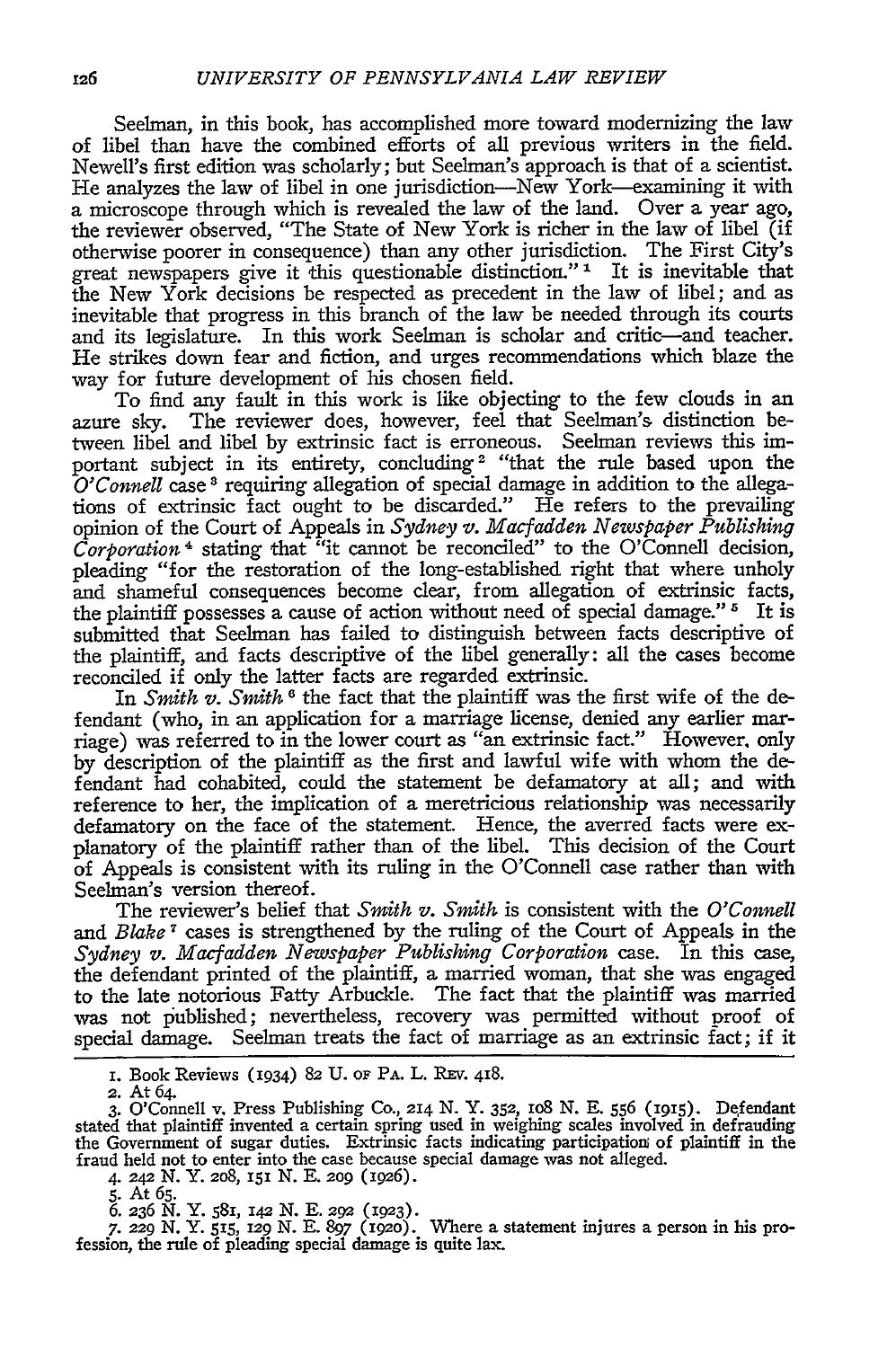were such fact, his entire chapter on the subject would draw the correct conclusion. However, Mr. Justice Crane of the Court of Appeals held otherwise, stating:

"It has been suggested that this article says nothing about Doris Keane being married. This is true. Neither does it say she is alive, or of age, or a woman capable of being married. It speaks of Doris Keane and gives her picture. This draws with it all that Doris Keane is,-her standing, her position in society, and her relationship in life." **<sup>8</sup>**

In other words, the Court of Appeals held that the fact of marriage was not an extrinsic fact descriptive of the libel, but rather an intrinsic fact descriptive of the plaintiff; hence, recovery was permitted without proof of special damage. This distinction is carefully noted in *Ferrand v. Brooklym Daily Eagle,9* which the author cites in his supplement without comment.

The author's desire to break away from the O'Connell rule is due to his belief that the requisite of special damage "is an unjust deprivation of a right. Libel by extrinsic fact can be and many times is as deadly and destructive of character and reputation as the open accusation."<sup>10</sup> But the requisite has a different basis. Where the statement is defamatory on its face, there is never any doubt of its damaging nature in the mind of any reasonable person. On the other hand, where the statement is reasonably susceptible of a non-defamatory meaning and therefore it is necessary to prove the existence of and the meaning contributed by extrinsic facts, there must be many readers unacquainted with those facts and to whom the statement does not appear defamatory of the plaintiff. This distinction in effect is partly recognized in the rule that the defamatory character of the first type of statement is a question of law, whereas in the latter instance the statement and attendant facts must be submitted to the jury.<sup>11</sup> The reviewer submits that it is both just and desirable to require proof of damage under the latter circumstances.

Except upon the very important subject above discussed, the book stands every acid test. An examination of its classification discloses that every subject is refined to an extent hitherto unknown in such work, and the result is a clarity never before attained. Add to this feature a superb index which leaves no page and no topic untouched, and the result is a lawyer's delight. Seelman's recommendations for improving the law include clarification of nomenclature; repudiation of the time-honored requisite of malice; and changes in connection with punitive damages, pleading and burden of proof. These speak volumes for the author's depth and foresight; the future will mark as his debtors many judges and many lawyers interested in the law of libel.

*Harry Polikoff.t*

t Special Deputy Attorney General, Pennsylvania. 8. **242** N. Y. at 213, **151** N. E. at 21o.

<sup>9.</sup> **241** App. Div. **752,** 27o N. Y. Supp. **966** (2d Dep't 1934).

io. At 64.

**ii.** Baker v. Warner, **23x** U. S. 588 (1913) **;** Morrison v. Smith, *177 N.* Y. *366,* 69 *N.* E. **725** (19o4) **;** Abersold v. Marcus, **272** Pa. *i99,* i16 Ati. 111 **(1922).**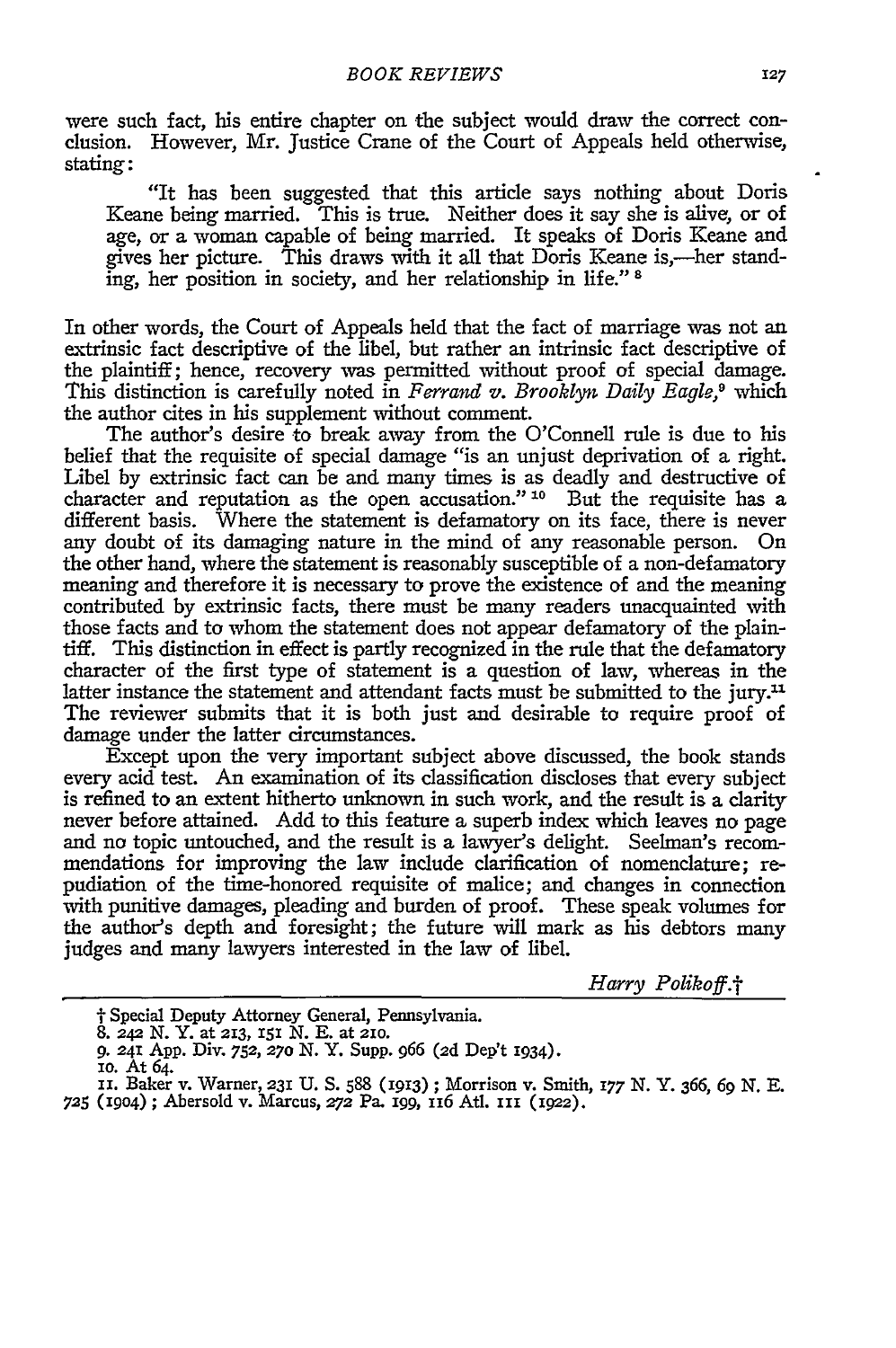## BOOKS RECEIVED

- BUILDING LINES AND RESERVATIONS FOR FUTURE STREETS. By Russel Van Nest Black, assisted by Mary Hedges Black. Harvard University Press, Cambridge, 1935. Pp. Ix, 243.
- CANONICAL EVIDENCE IN MARRIAGE CASES. By Francis Wanenmacher. The Dolphin Press, Philadelphia, 1935. Pp. xxi, 412.
- THE CANON LAW OF WILLS. By Jerome Daniel Hannan. The Dolphin Press, Philadelphia, 1935. Pp. ix, 517.
- CASES **AND** AUTHORITIES ON PUBLIC UTILITIES (2d edition). By G. H. Robinson. Callaghan & Co., Chicago, 1935. Pp. xxxvii, 884.
- CASES AND STATUTES ON BUSINESS ASSOCIATIONS. By Alexander Hamilton Frey. Callaghan & Co., Chicago, 1935. Pp. xxvii, 1331.
- CASES ON INTERNATIONAL LAW. By Charles G. Fenwick. Callaghan & Co., Chicago, 1935. Pp. xxiii, 815.
- CASES ON THE LAW OF PARTNERSHIP (5th edition). By Floyd R. Mechem. Callaghan & Co., Chicago, 1935. Pp. xix, 812.
- CORPORATION LAW FOR OFFICERS AND DIRECTORS. By William J. Grange. The Ronald Press Co., New York, 1935. Pp. xxx, 904.
- DIE ULTRA-VIRES-LEHRE IN ENGLISCHEN PRIVATRECHT. By Dr. Clemens Schlink. Walter de Gruyter & Co., Berlin, 1935. Pp. 182.
- THE DOCTRINE OF QUASI TERRITORIALITY OF VESSELS AND **THE** ADMIRALTY JURISDICTION OVER CRIMES COMMITTED ON BOARD NATIONAL VESSELS IN FOREIGN PORTS. By Alexander N. Sack. New York University Law Quarterly Review, New York, 1935. PP. 45.
- DOMINION OF CANADA INCOME WAR TAX ACT. Commerce Clearing House, New York, 1935. Pp. 64.
- ECONOMICS OF TRANSPORTATION. By D. Phillip Locklin. Business Publications Co., Chicago, 1935. Pp. xii, 788.
- THE ECONOMICS ADVISER OF **THE** DEPARTMENT OF STATE. By Ellery C. Stowell. The Digest Press, Washington, 1935. Pp. 6o.
- ELEVENTH ANNUAL REPORT OF **THE** PERMANENT COURT OF INTERNATIONAL JUSTICE. A. W. Sijthoff's Publishing Co., Leyden, 1935. PP. 348.
- HITLER'S FRIEDENSPOLITIK UND DAS VOLKERRECHT. By Heinrich Rogge. Schlieffen Verlag, Berlin, 1935. Pp. 126.
- KRIEGSRECET UND NEUTRALITATSRECHT. By Josef L. Kunz. Verlag von Julius Springer, Berlin, 1935. Pp. v, 107.
- LAW AND THE LAWYERS. By Edward Stevens Robinson. Macmillan Co., New York, 1935. Pp. xviii, 359.
- MUTUAL SAVINGS BANKS IN BALTIMORE. By Robert W. Thon, Jr., Ph. D. The Johns Hopkins Press, Baltimore, 1935. Pp. 100.
- NEW DEAL DECISIONS. Commerce Clearing House, New York, 1935. Pp. 101.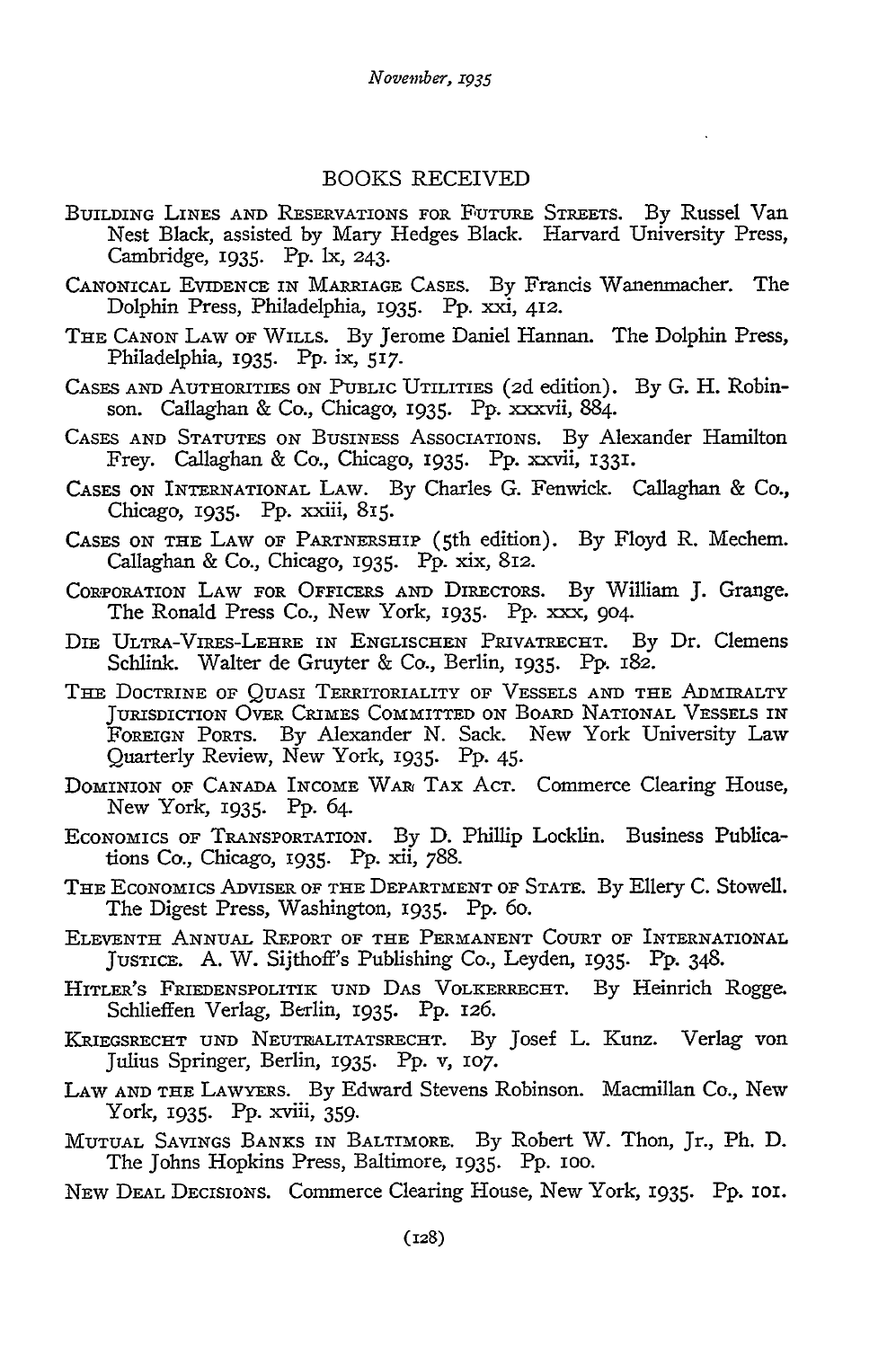$\sim 10$ 

 $\pmb{\prime}$ 

- **THE** POWERS OF **CONGRESS** OVER CURRENCY, BANKING **AND SECURITY** Dis-**TmBUTION.** By Thomas J. Anderson, Jr., Ph. D. Bankers Publishing Co., Boston, **1935.** PP. 59.
- PUBLIC ADmINISTRATION. By John M. Pfiffner. The Ronald Press Co., New York, 1935. Pp. xii, **525.**
- RECHT UND SITTLICHKEIT. By Rudolf Laun. Verlag von Julius Springer, . Berlin, 1935. PP. v, **107.**
- **REGULATION** OF **THE** SmALL LOAN BUSINESS. By Louis N. Robinson and Rolf Nugent. Russell Sage Foundation, New York, **1935.** Pp. 284.